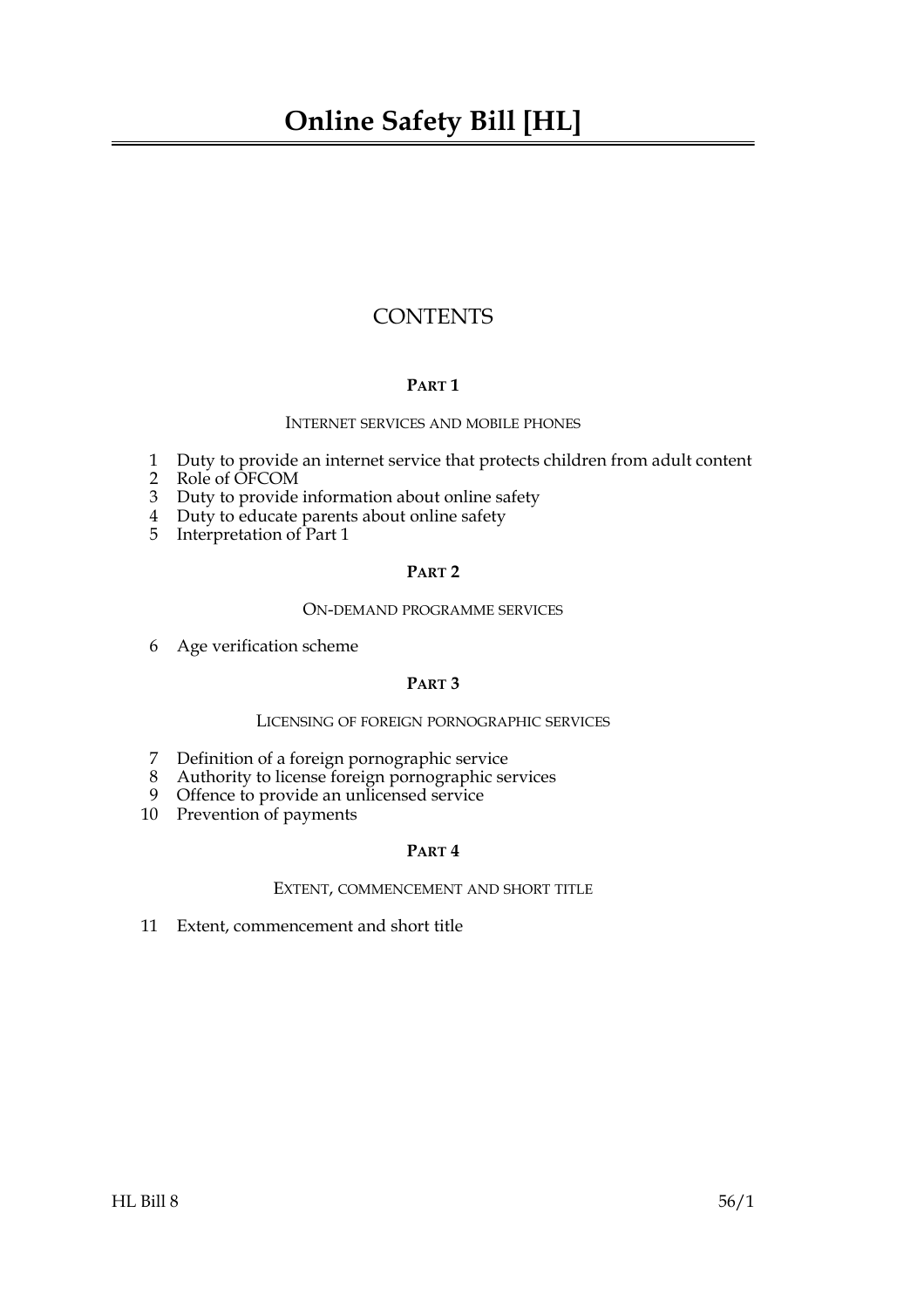# A **BILL**

#### TO

Make provision about the promotion of online safety; to require internet service providers and mobile phone operators to provide an internet service that excludes adult content; to require electronic device manufacturers to provide a means of filtering internet content; to make provision for parents to be educated about online safety and for the regulation of harmful material through on-demand programme services.

E IT ENACTED by the Queen's most Excellent Majesty, by and with the advice and consent of the Lords Spiritual and Temporal, and Commons, in this present Parliament assembled, and by the authority of the same, as follows:  $\mathbf{B}_{\text{e}$ 

#### **PART 1**

#### INTERNET SERVICES AND MOBILE PHONES

#### **1 Duty to provide an internet service that protects children from adult content**

- (1) This section applies to—
	- (a) internet service providers who supply an internet access service to subscribers;
	- (b) mobile telephone operators who provide a telephone service to subscribers which includes an internet access service;
	- (c) mobile telephone operators who supply an internet access service to domestic subscribers;
	- (d) any other category of provider or operator designated by the Secretary of State by regulations.

#### (2) For the purposes of subsection (1) "subscribers" means—

- (a) domestic subscribers;
- (b) schools;
- (c) organisations that allow a person to use an internet access service in a public place; and

*10*

*15*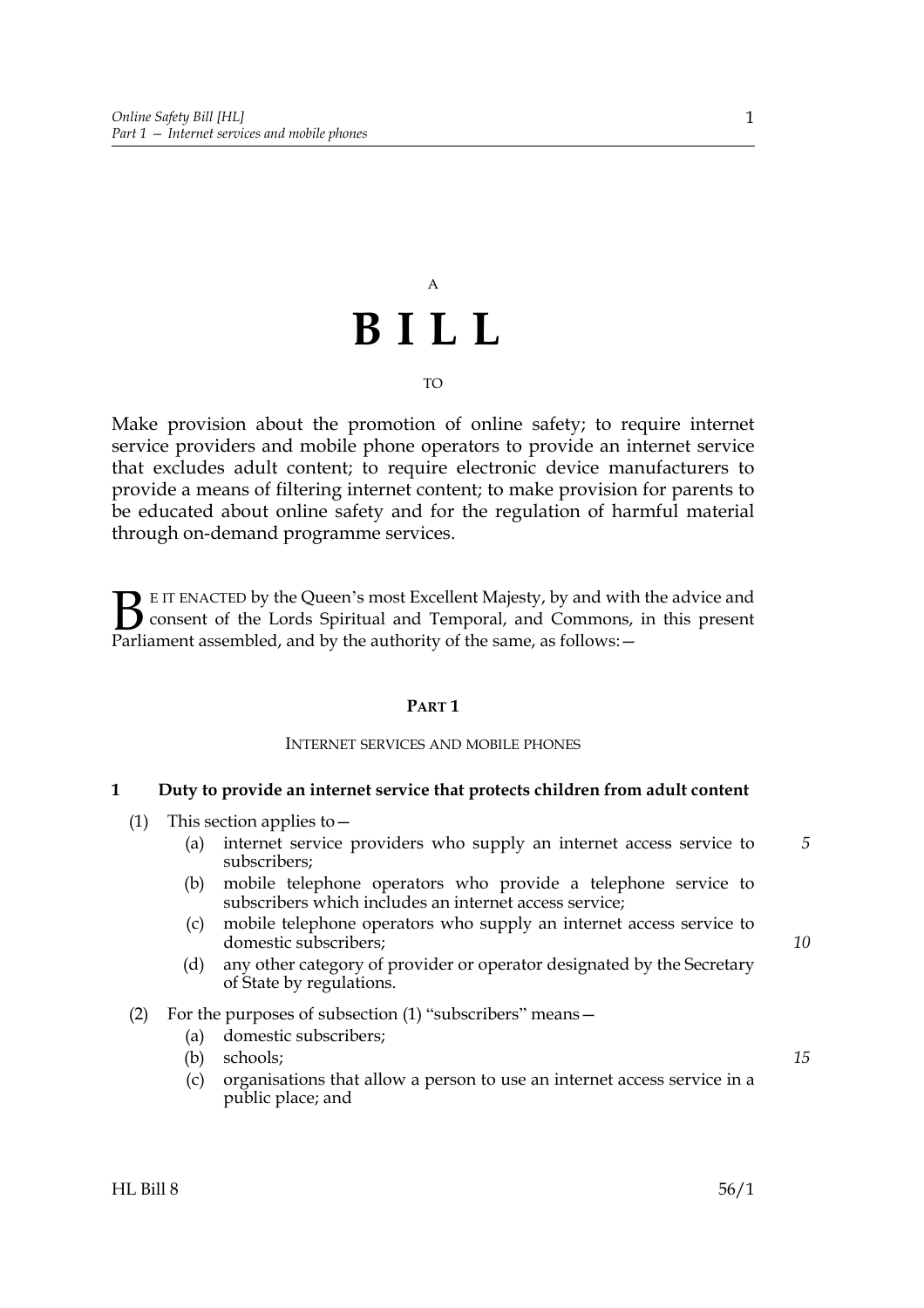- (d) for the purposes of the conditions in subsections (3) and (4) if the subscriber is a school or organisation a responsible person within the school or organisation shall be regarded as the subscriber.
- (3) Where this section applies, a provider or operator must—
	- (a) require each subscriber to confirm if they wish to subscribe to a service that includes adult content; and
	- (b) provide a service that excludes adult content unless a subscriber who wishes to subscribe to a service that includes adult content meets the conditions of subsection (4).
- (4) The conditions are—
	- (a) the subscriber is aged 18 or over; and
	- (b) the provider of the service has an age verification scheme which meets the standards set out in section 2 and which has been used to confirm that the subscriber is aged 18 or over before a user is able to access adult content.
- (5) It shall be a defence to any claims, whether civil or criminal, for an internet service provider or mobile phone operator to prove that at the relevant time they were—
	- (a) following the standards and code provided for in section 2; and
	- (b) acting in good faith.
- (6) For the avoidance of doubt, nothing in this section prevents any providers or operators covered by subsection (1) from providing additional levels of filtering content.
- (7) Regulations made under subsection (1) are to be made by statutory instrument subject to annulment in pursuance of a resolution of either House of Parliament.

#### **2 Role of OFCOM**

- (1) It shall be the duty of OFCOM to set, and from time to time to review and revise, standards for—
	- (a) the filtering of adult content in line with the standards set out in section 319 of the Communications Act 2003 (OFCOM's standards code); *30*
	- (b) age verification schemes to be used under section 1 of this Act before a user is able to access adult content; and
	- (c) the filtering of content by age or subject category by providers of internet access services and mobile phone operators.
- (2) The standards set by OFCOM under this section must be contained in one or more codes.
- (3) Before setting standards under subsection (1), OFCOM must publish, in such manner as they think fit, a draft of the proposed code containing those standards.
- (4) After publishing the draft code and before setting the standards, OFCOM must consult relevant persons and organisations.
- (5) It shall be the duty of OFCOM to establish procedures for the handling and resolution in a timely manner of complaints about the observance of standards set under this section.

*15*

*5*

*10*

*20*

*25*

*35*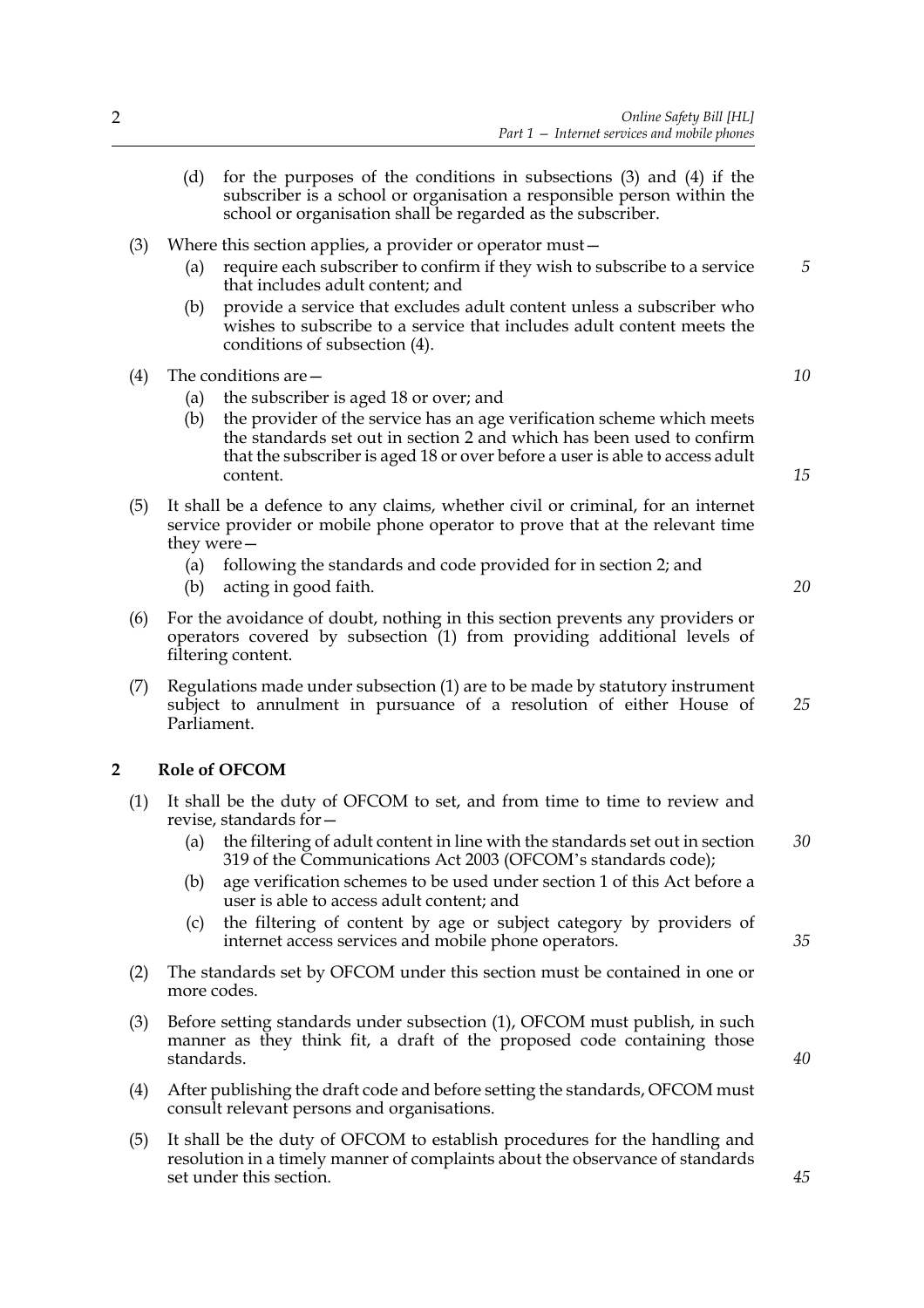- (6) OFCOM must prepare a report for the Secretary of State about the operation of this Act—
	- (a) every three years from the date of Royal Assent; and
	- (b) at the direction of the Secretary of State.
- (7) OFCOM may designate any body corporate to carry out the duties of this section in whole or in part.
- (8) OFCOM may not designate a body under subsection (7) unless, as respects that designation, they are satisfied that the body—
	- (a) is a fit and proper body to be designated;
	- (b) has consented to being designated;
	- (c) has access to financial resources that are adequate to ensure the effective performance of its functions under this section; and
	- (d) is sufficiently independent of providers of internet access services and mobile phone operators.

#### **3 Duty to provide information about online safety**

Internet service providers and mobile telephone operators must provide prominent, easily accessible and clear information about online safety to customers at the time the internet service or mobile telephone is purchased and shall make such information available for the duration of the service.

#### **4 Duty to educate parents about online safety**

The Secretary of State must provide means of educating parents of children under the age of 18 about—

- (a) the exclusion of adult content from an internet access service under section 1 to protect children;
- (b) additional online safety measures for electronic devices, including but not restricted to, age appropriate filters; and *25*
- (c) protecting their child from online behaviour that could be a safety risk, including but not restricted to bullying and sexual grooming.

#### **5 Interpretation of Part 1**

In this Part—

- "adult content" means material that contains offensive and harmful material from which persons under the age of 18 are protected;
- "age verification scheme" is a scheme to establish the age of the subscriber;
- "electronic device" means a device that is capable of connecting to an internet access service and downloading content; *35*
- "internet access service" and "internet service provider" have the same meaning as in section 124N of the Communications Act 2003 (interpretation);
- "material from which persons under the age of 18 are protected" means material specified in the OFCOM standards under section 2; *40*
- "OFCOM" has the same meaning as in Chapter 1 of Part 1 of the Communications Act 2003;
- "offensive and harmful material" has the same meaning as in section 3 of the Communications Act 2003 (general duties of OFCOM);

*30*

*15*

*20*

*5*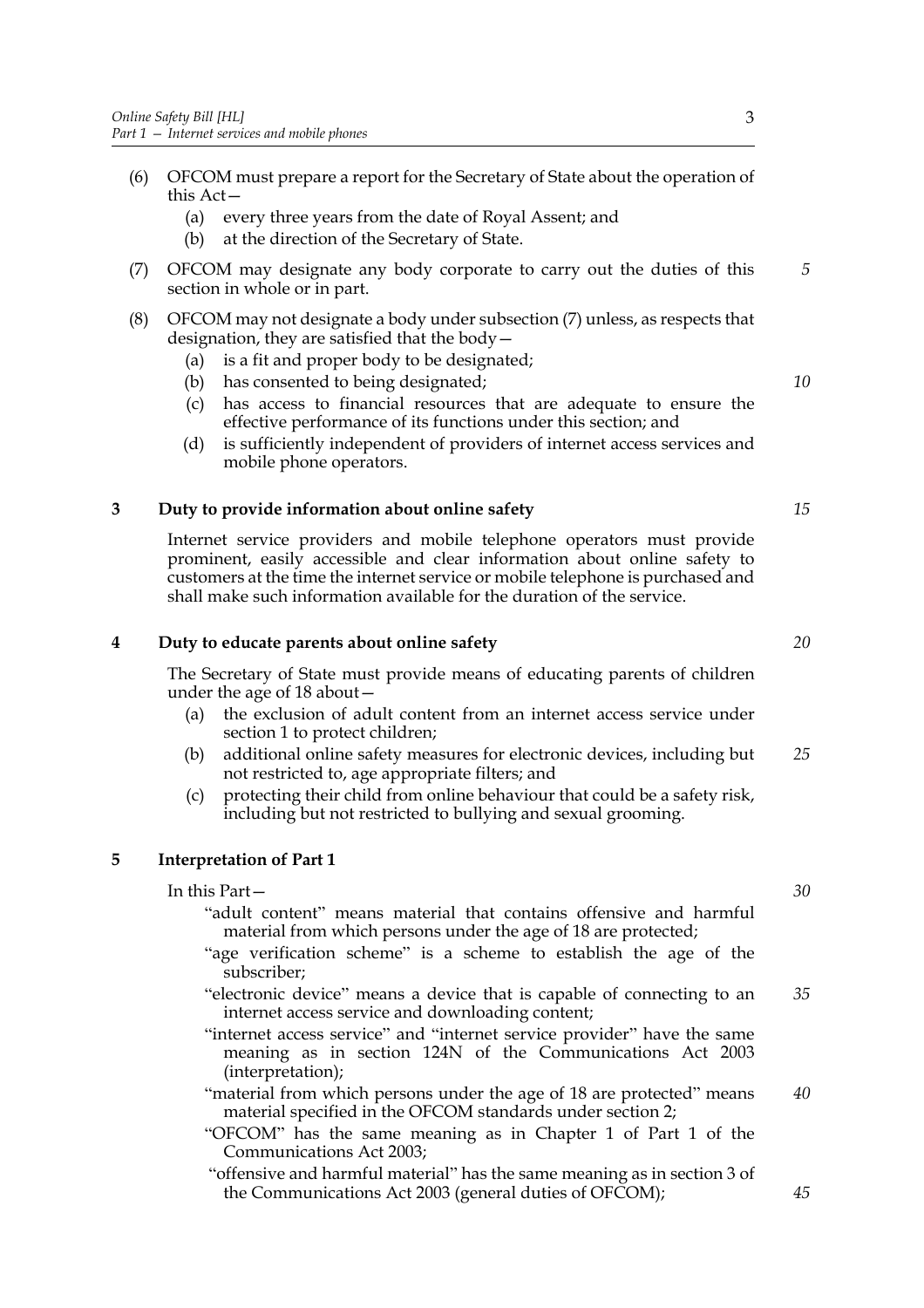- "online safety" means the safe and responsible use of the internet by children and young people on an electronic device;
- "subscriber" means a person who receives the service under an agreement between the person and the provider of the service; and
- "telephone service" means a service providing calls including voice, voicemail and conference and data calls, supplementary services including call forwarding and call transfer and messaging and multimedia services including short message services, enhanced media services and multi-media services.

#### **PART 2**

#### ON-DEMAND PROGRAMME SERVICES

#### **6 Age verification scheme**

Section 368E of the Communication Act 2003 (harmful material) is amended as follows—

- (a) in subsection (4) for "in a manner which secures that persons under the age of 18 will not normally see or hear it" substitute "using an age verification scheme to determine that the person purchasing or otherwise obtaining access to the material is not under the age of 18"; *15*
- (b) after subsection  $(5)(c)$  insert
	- "(d) video work in respect of which the video works authority has issued an 18 classification certificate."; *20*
- (c) in subsection (7), after "section", insert—

""age verification scheme" is a scheme to establish the age of the person."

#### **PART 3**

#### LICENSING OF FOREIGN PORNOGRAPHIC SERVICES

#### **7 Definition of a foreign pornographic service**

- (1) For the purposes of this Part, a service is a foreign pornographic service if  $-$ 
	- (a) it includes the supply of pornographic material which is  $-$ 
		- (i) prohibited material, or
		- (ii) specially restricted material;
		- (b) the provider of the service is not under the jurisdiction of a European Union Member State for the purposes of the Audiovisual Media Services Directive;
		- (c) the pornographic material is received by the user by means of an electronic communications network; and *35*
	- (d) the service can be received in the United Kingdom by a member of the public using standard consumer equipment.
- (2) In this section—

"pornographic" has the same meaning as in section 63 of the Criminal Justice and Immigration Act 2008 (possession of extreme pornographic images); *40*

*5*

*10*

*25*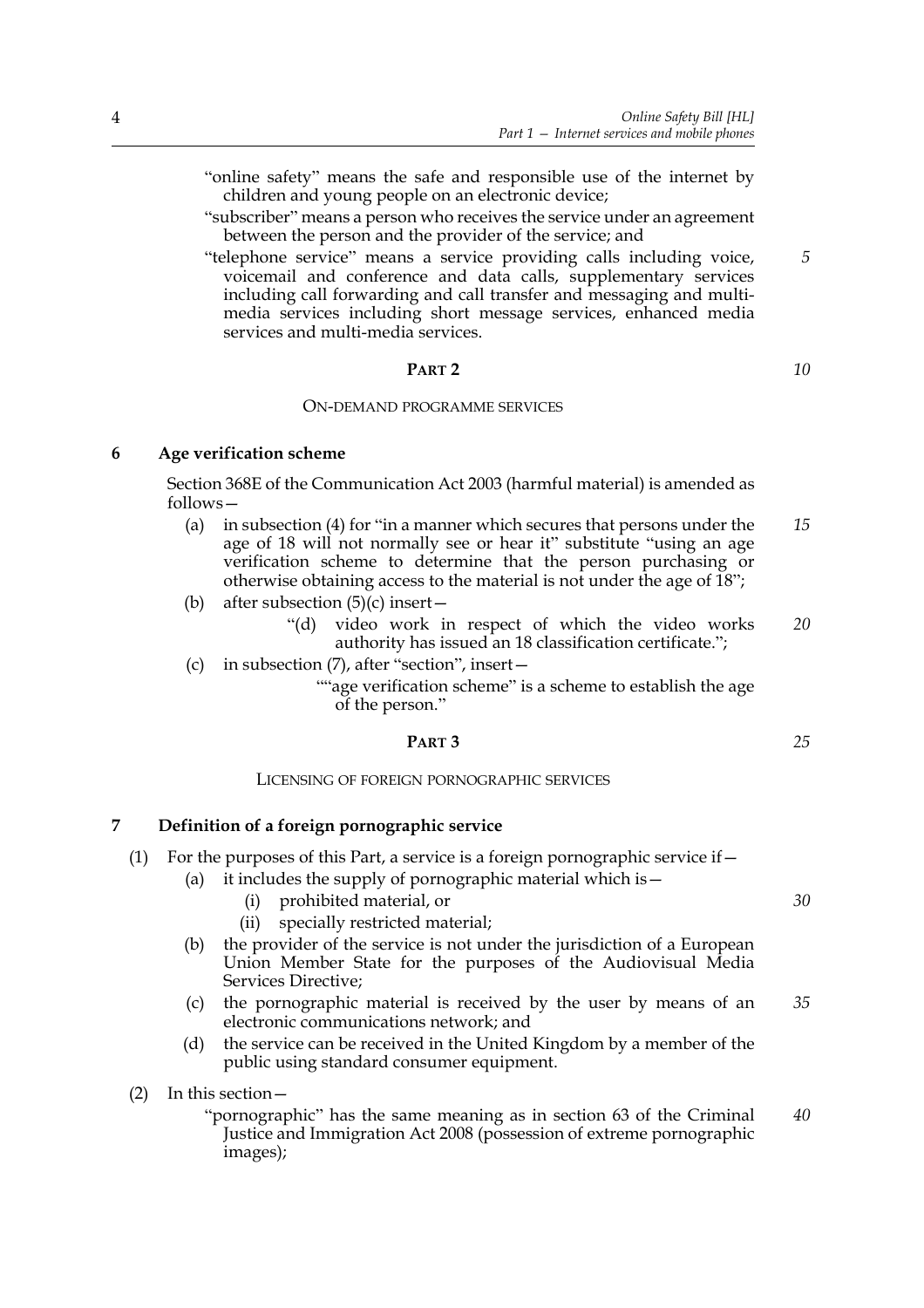"prohibited material" and "specially restricted material" has the same meaning as in section 368E of the Communications Act 2003 (harmful material).

#### **8 Authority to license foreign pornographic services**

- (1) The Secretary of State may by regulations designate any body to be the appropriate licensing authority to license a foreign pornographic service.
- (2) The appropriate licensing authority shall have as its objective to prevent children from accessing pornographic material as defined in section 7.
- (3) An application for a licence to provide a foreign pornographic service—
	- (a) must be made in such a manner; and
	- (b) must contain such information about the applicant, his business and the service he proposes to provide,

as the appropriate licensing authority may determine.

- (4) The appropriate licensing authority may require an application for a licence to provide a foreign pornographic service to be accompanied by a fee if such fee is payable in accordance with a tariff approved by the Secretary of State. *15*
- (5) The Secretary of State may for the purposes of subsection (4) approve a tariff providing for different fees for different classes of foreign pornographic service and for different circumstances.
- (6) Any licence issued by the appropriate licensing authority must require that any material which falls within this section is provided using an age verification scheme to determine that the person purchasing or otherwise obtaining access to the material is not under the age of 18. *20*
- (7) The Secretary of State may by notice under this section require that any licence issued by the appropriate licensing authority must contain requirements other than that contained in subsection (6). *25*
- (8) No licence issued by the appropriate licensing authority may stipulate a condition other than one required under subsection (6) or (7).
- (9) The appropriate licensing authority may  $-$ 
	- (a) decline to issue a licence to provide a foreign pornographic service if that service is in breach of any requirement under subsection (6) or (7); or *30*
	- (b) revoke a licence to provide a foreign pornographic service if that service is in breach of any requirement under subsection (6) or (7).
- (10) Unless revoked under subsection (9), a licence shall remain in force for one year or for such shorter period as the appropriate licensing authority on the grant of the licence may determine. *35*
- (11) The Secretary of State shall not make any designation under this section unless he or she is satisfied that adequate arrangements will be made by the designated body for an appeal by any person against—
	- (a) a refusal by the appropriate licensing authority to issue a licence to that person; or
	- (b) a decision by the appropriate licensing authority to revoke a licence issued to that person.

5

*5*

*10*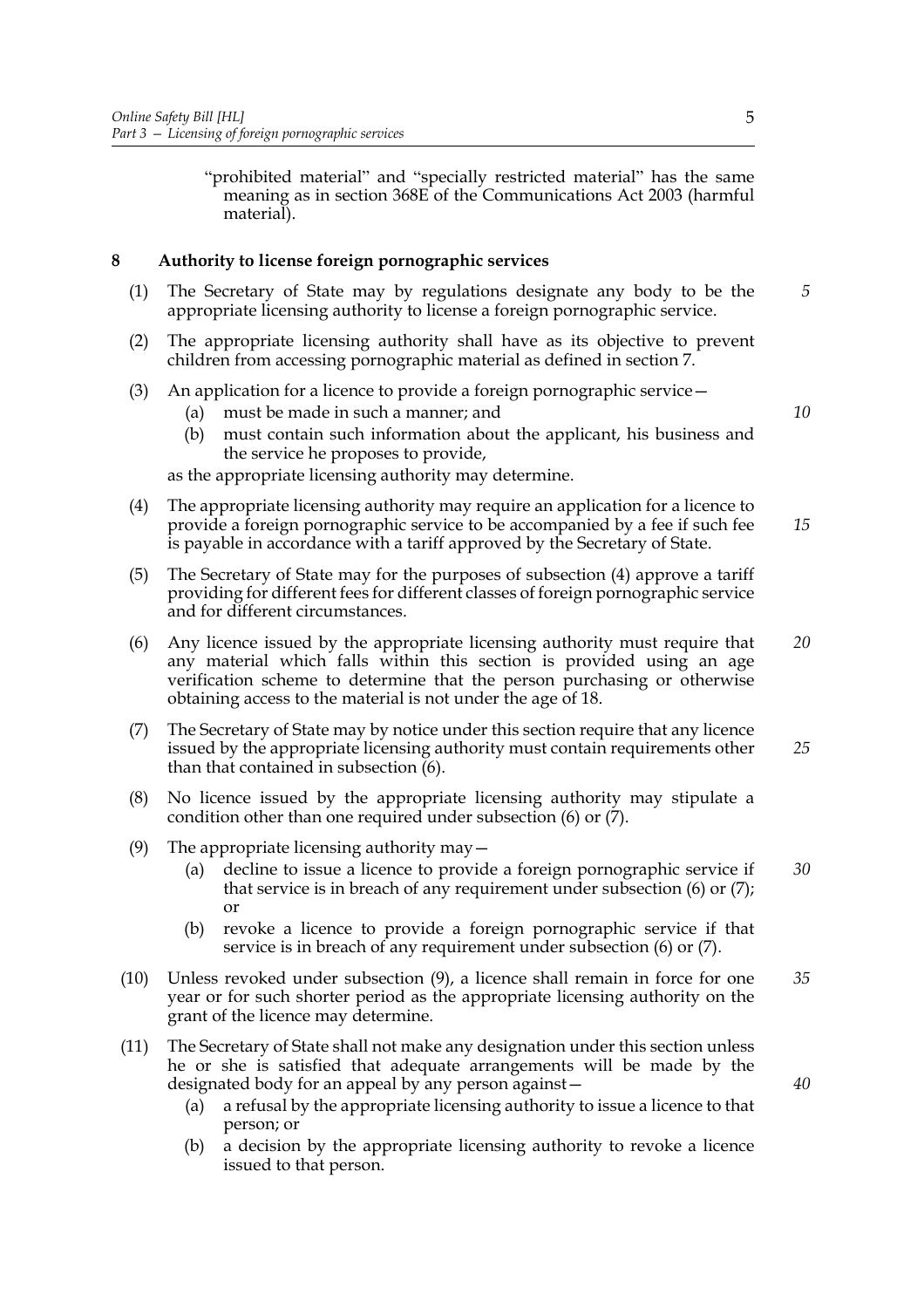- (12) In this section, "age verification scheme" means a scheme to establish the age of the person.
- (13) Regulations made under subsection (1) are to be made by statutory instrument subject to annulment in pursuance of a resolution of either House of Parliament.

#### **9 Offence to provide an unlicensed service**

- (1) The provider of a foreign pornographic service is guilty of an offence if the service is not a service licensed by the appropriate licensing authority.
- (2) A person guilty of an offence under this section shall be liable, on summary conviction, to imprisonment for a term not exceeding six months or a fine not exceeding level 5 on the standard scale (or both). *10*

#### **10 Prevention of payments**

- (1) Where the appropriate licensing authority determines that a foreign pornographic service is not a licensed service for the purposes of this Act, the appropriate licensing authority may give a direction under this section.
- (2) A direction under this section may be given to  $-$ 
	- (a) a particular person operating in the financial sector,
	- (b) any description of persons operating in that sector, or
	- (c) all persons operating in that sector.
- (3) A direction under subsection (1) may require a relevant person not to enter into or continue to participate in— *20*
	- (a) a specified transaction or business relationship with a designated person,
	- (b) a specified description of transactions or business relationships with a designated person, or
	- (c) any transaction or business relationship with a designated person.
- (4) Any reference in this section to a person operating in the financial sector is to a credit or financial institution that—
	- (a) is a United Kingdom person, or
	- (b) is acting in the course of a business carried on by it in the United Kingdom. *30*
- (5) In this section—
	- "credit institution" and "financial institution" have the meanings given in paragraph 5 of Schedule 7 to the Counter-Terrorism Act 2008;
	- "designated person", in relation to a direction, means any of the persons in relation to whom the direction is given; *35*
	- "relevant person", in relation to a direction, means any of the persons to whom the direction is given.

*5*

*15*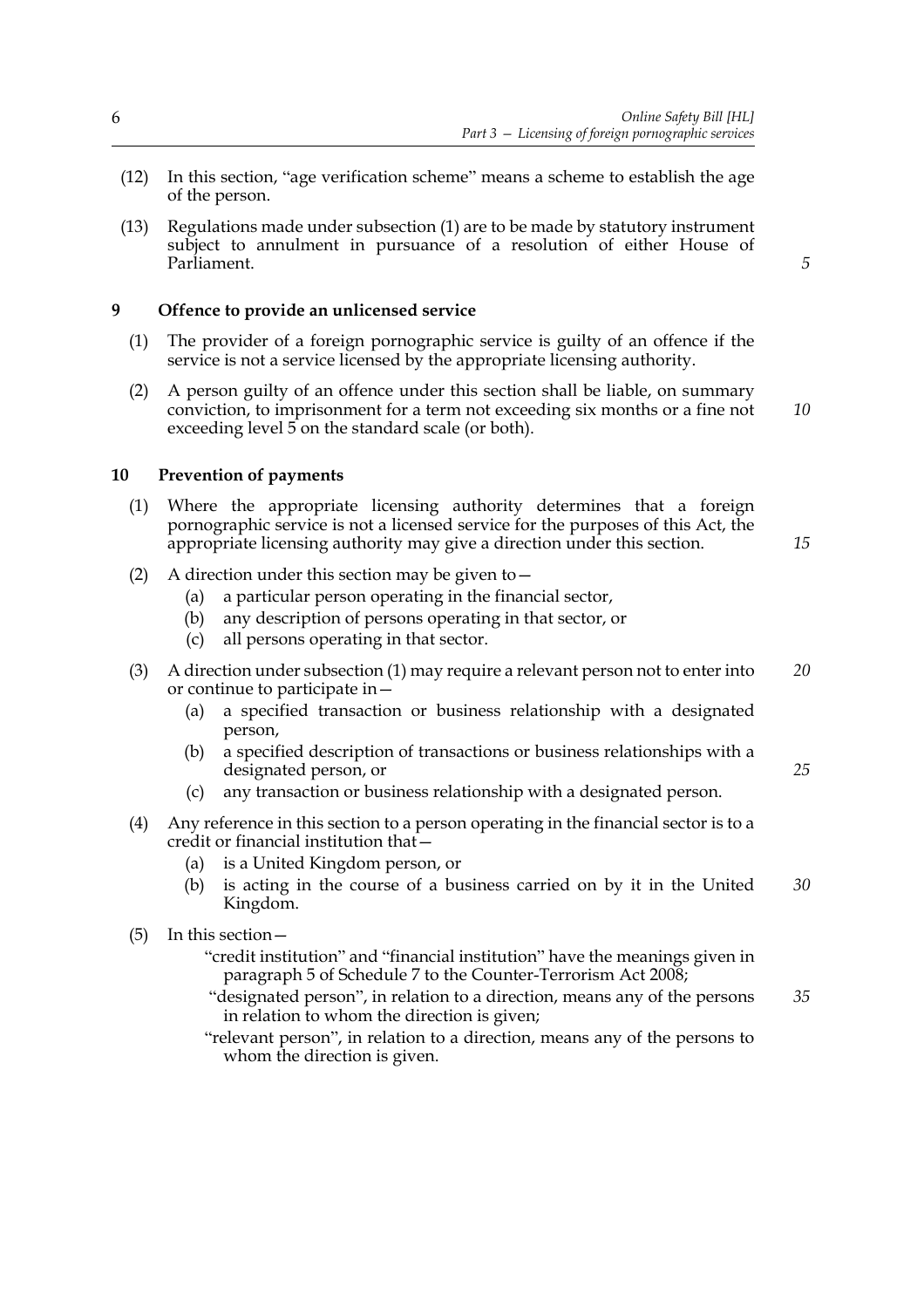#### **PART 4**

#### EXTENT, COMMENCEMENT AND SHORT TITLE

#### **11 Extent, commencement and short title**

- (1) This Act extends to England and Wales, Scotland and Northern Ireland.
- (2) This section comes into force on the day on which this Act is passed.
- (3) Sections 1 to 10 of this Act come into force six months after the date on which this Act is passed.
- (4) This Act may be cited as the Online Safety Act 2015.